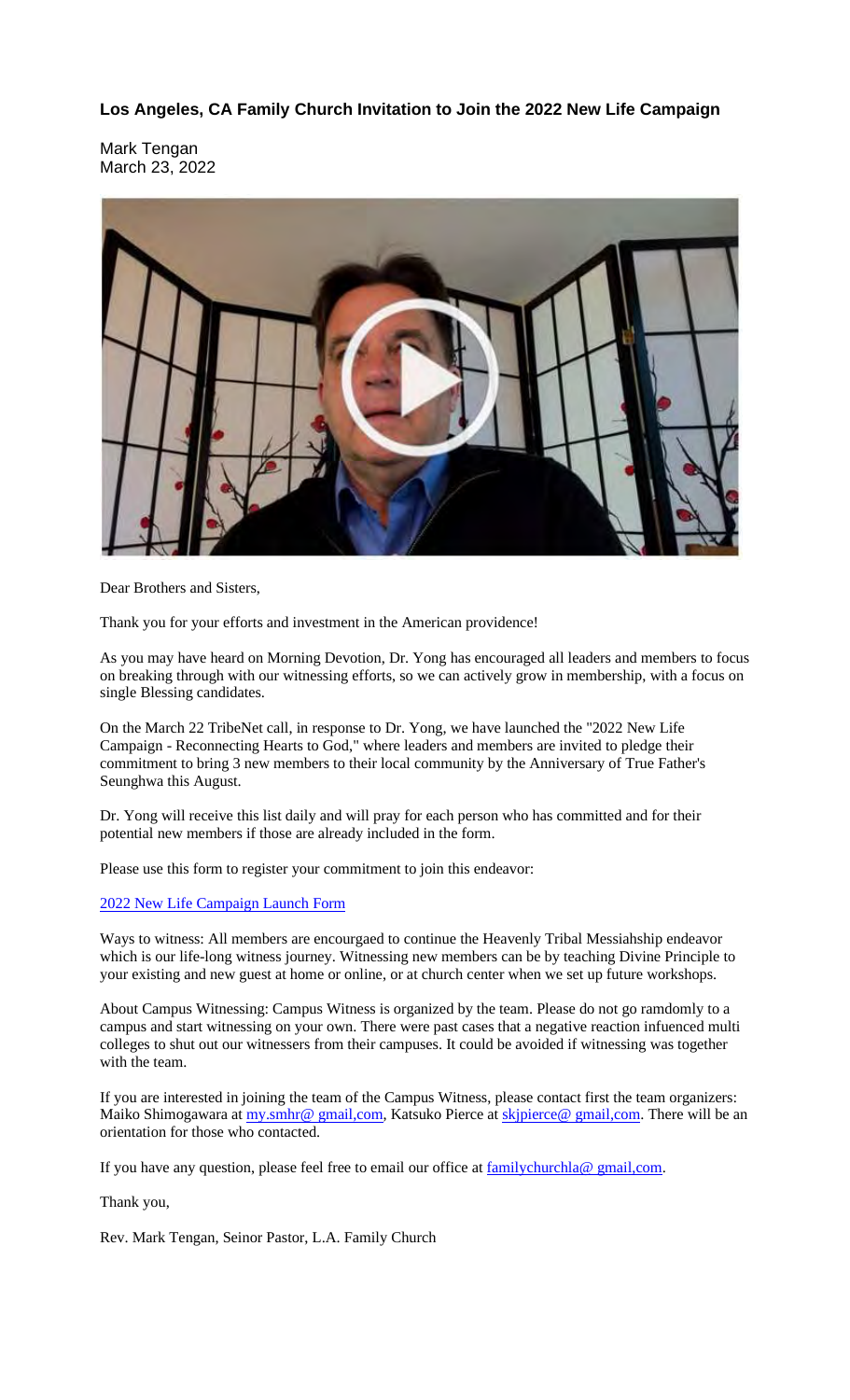

## **2022 New Life Campaign - "Reconnecting Hearts to God"**

The 2022 New Life Campaign is an important initiative for 120 members in North America to bring 3 new members to join your local church community by August 14, 2022 (10th Anniversary of True Father's Seonghwa).

"Wherever you work and wherever you go, there will always be righteous people for whom Heaven has labored, and that Heaven has prepared for this one day. Be confident when you explain who you are. Do you understand? Due to your unity with True Parents, people will be drawn to you as if you are magnets. I bless all of you to become those who step forward courageously and confidently."

True Mother, February 6, 2022

New membership is confirmed by having spiritual children complete the "Family Federation Membership Commitment Form". https://bit.ly/36EkFG3

 $\cdot$ 

Last Name \*

First Name \*

Age Group \*

State/Province \*

Email \*

Phone

Do you have potential new member candidates now to be included in Dr. Yong's prayer list? \*

٠